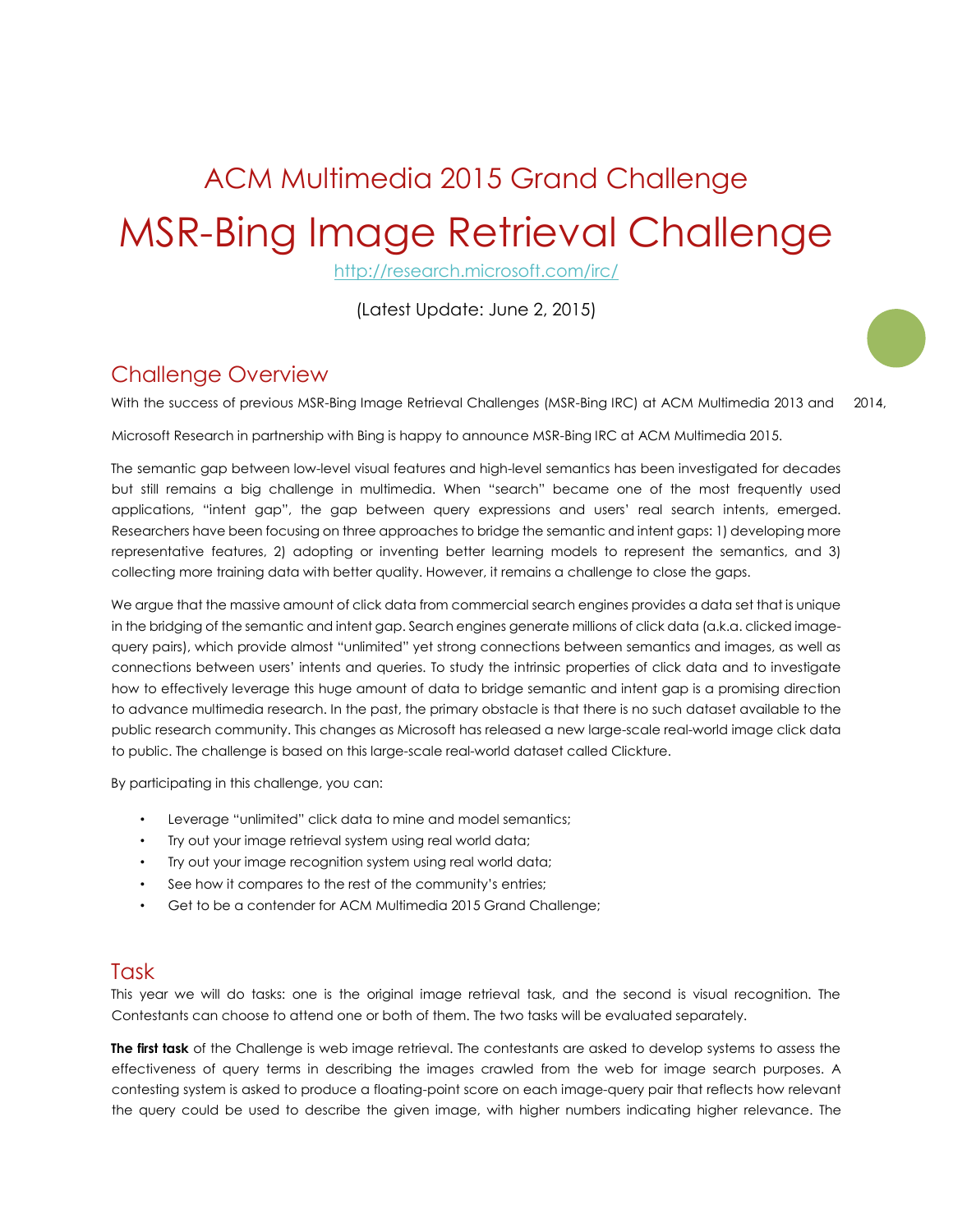dynamic range of the scores does not play a significant role so long as, for any query, sorting by its corresponding scores for all its associated images gives the best retrieval ranking for these images.

**The second task** is visual recognition. The contestants are asked to develop image recognition system based on the datasets provided by the Challenge (as training data) to recognize a wide range of object, scene, event, etc., in the images. For the evaluation purpose, we will use dog breeds for this year's topic. A contesting system is asked to produce 5 labels for each of the test images, ordered by confidence scores. Top five recognition accuracy will be evaluated against a pre-labeled image dataset, which will be used during evaluation stage.

## **Datasets**

The data is based on queries received at Bing Image Search in the EN-US market and comprises two parts: (1) the Training Dataset which is a sample of Bing user click log, and (2), the Dev Dataset which, though may differ in size, is created to have consistent query distribution, judgment guidelines and quality as the Test Dataset. The two datasets are intended for contestants' local debugging and evaluation. Below table shows the dataset statistics.

|                         | #Distinct Queries | $#D$ istinct unigrams |
|-------------------------|-------------------|-----------------------|
| <b>Training Dataset</b> | 11,701,890        | 7.174.869             |
| Dev Dataset             | .000              | 4.144                 |

#Distinct unigrams in both Training and Dev Datasets / #Distinct unigrams in Dev Dataset = 92.3%

This dataset is called Clickture-Lite. More details about the dataset please see the [dataset document,](http://web-ngram.research.microsoft.com/GrandChallenge/Docs/Image%20Retrieval%20Development%20Package.pdf) and the dataset can be downloaded at the [MSR-Bing Image Retrieval Challenge 2013 website.](http://web-ngram.research.microsoft.com/GrandChallenge/Datasets.aspx) A paper introducing this dataset can be found [here.](http://research.microsoft.com/apps/pubs/default.aspx?id=203730)

For the first task (Image Retrieval Task), we also provide a much big dataset (Clickture-Full) with 40M images, which is a superset of Clickture-Lite. But this dataset is optional to be used. That is, systems that based on Clickture-Lite will be used for final award evaluation, but systems based on Clickture-Full can be a different run to submit and get evaluated.

For the second task (Visual Recognition Task), a subset of the Clickture-Full dataset which only contains dog breed related items, so called Clickture-FilteredDog, is provided to help the participants focus on the dog breed recognition topic. The participants are asked to only use Clickture-Full/Clickture-FilterdDog dataset for recognizer training. Systems based on other data sources need to be acknowledged clearly and will NOT be ranked for final award.

## Evaluation Metric

#### **For image retrieval task:**

Each entry to the Challenge is ranked by its respective Discounted Cumulated Gain (DCG) measure against the test set. To compute DCG, we first sort for each query the images based on the floating point scores returned by the contesting entry. DCG for each query is calculated as

$$
\textit{DCG}_{25}=0.01757\sum_{i=1}^{25}\frac{2^{rel_i}-1}{\log_2(i+1)}
$$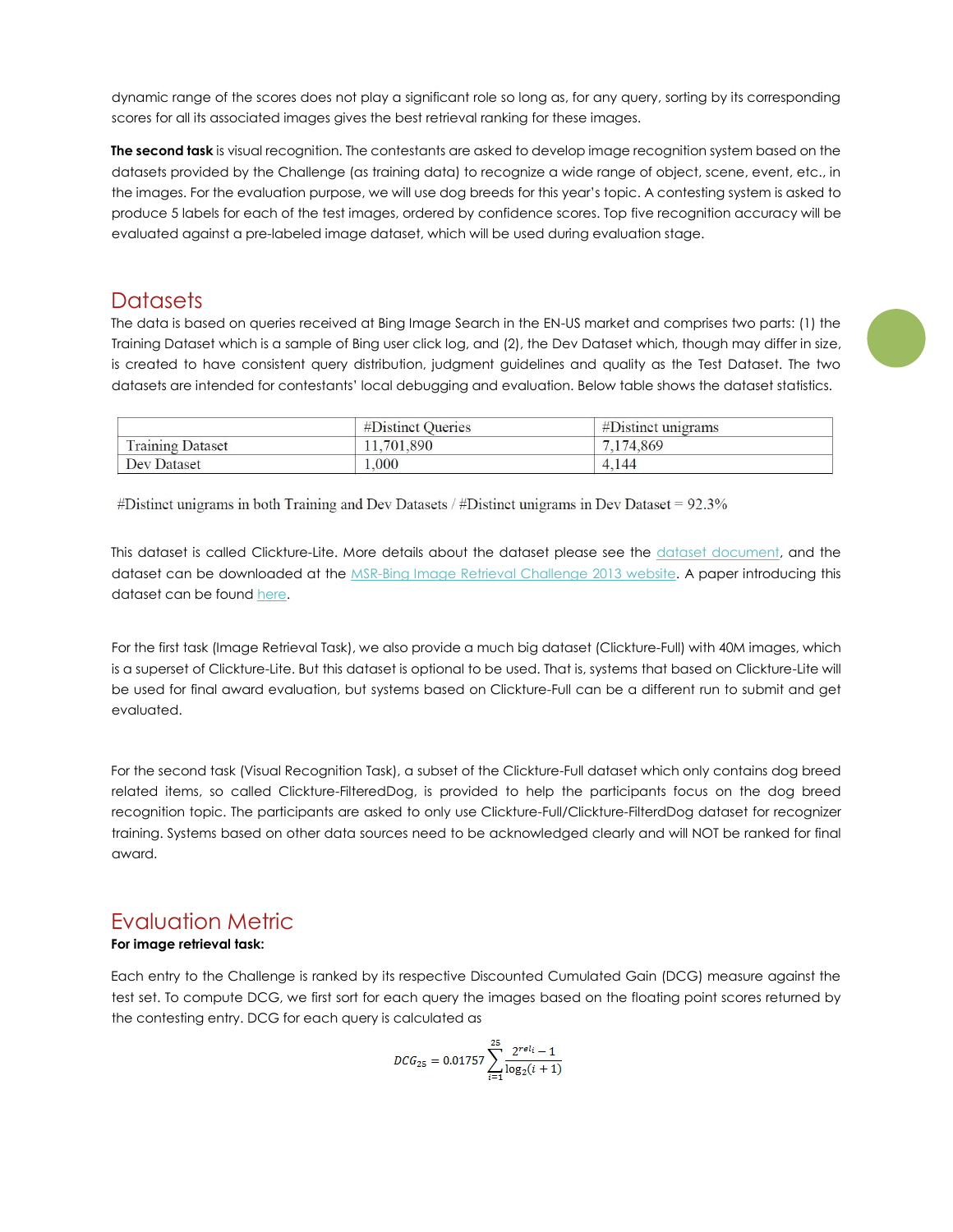where  $rel_i = \{Exception = 3, Good = 2, Bad = 0\}$  is the manually judged relevance for each image with respect to the query, and 0.01757 is a normalizer to make the score for 25 Excellent results 1. The final metric is the average of for all queries in the test set.

In addition to DCG, the average latency in processing each image-query pair will be used as a tie-breaker. For this Challenge, each entry is given at maximum 12 seconds to assess each image-query pair. Tied or empty (timeout) results are assigned the least favorable scores to produce the lowest DCG.

#### **For visual recognition task:**

Top 5 recognition accuracy over a test set will be used to evaluate the performance of the visual recognition systems. That is, if any one of the top 5 predictions for an image matches with the image's ground truth label, the result is considered as correct, and otherwise incorrect.

#### Process

#### **For image retrieval task:**

In the evaluation stage, you will be asked to download one compressed file (evaluation set) which contains two files in text formats. One is a list of key-query pairs, and the other is a list of key-image pairs. You will be running your algorithm to give a relevance score for each pairs in the first file, and the image content, which will be Base64 encoded JPEG files, can be found in the second file through the key.

The evaluation set, which is encrypted, will be available for downloading 2 to 3 days before the challenge starts. A password will be delivered to all participants to decrypt the evaluation set when the challenge starts.

One full day (24 hours) will be given to the participants to do predictions on all the query-image pairs in the evaluation set. Before the end of the challenge, participants need to submit the evaluation results (which is a TSV file containing a list of triads: key, query, score) to a CMT system (will be announced at: <http://research.microsoft.com/irc/>). The order of the triads in the text file is not important. Running prediction in parallel is encouraged.

The evaluation set will be different from what we used last year. The number of query-image pairs will be **3** increased significantly this time. A trial set will be available around one week before the start of the challenge.

One team can submit up to 3 runs in 3 zipped text files, and each file corresponds to the results of one run. The team need to clearly specify one of the run as the "master" run, which will be used for final ranking. The results for other runs will be also sent back to the teams for their reference.

#### **For visual recognition task:**

You're encouraged to build generic system for recognizing a wide range of "things" (objects, scenes, events, etc.) However, for the evaluation purpose, we will use dog breeds for this year's topic. The number of candidate labels will be relatively large, for example, may be a few hundreds, which will be provided to the participants for data filtering and training.

Please note: an open multimedia hub will be used for the evaluation, which will turn your recognition program to a cloud service, so that your algorithm can be evaluated remotely. Similar methodology has been used in the first IRC and it was well-received. This time, we made it even easier, with extra bonus including:

• Your recognizer will be readily accessible by public users, e.g. mobile apps. But the core recognition algorithm will still be running on your own machine/clusters (or any other public clusters if preferred), so that you always have full controls;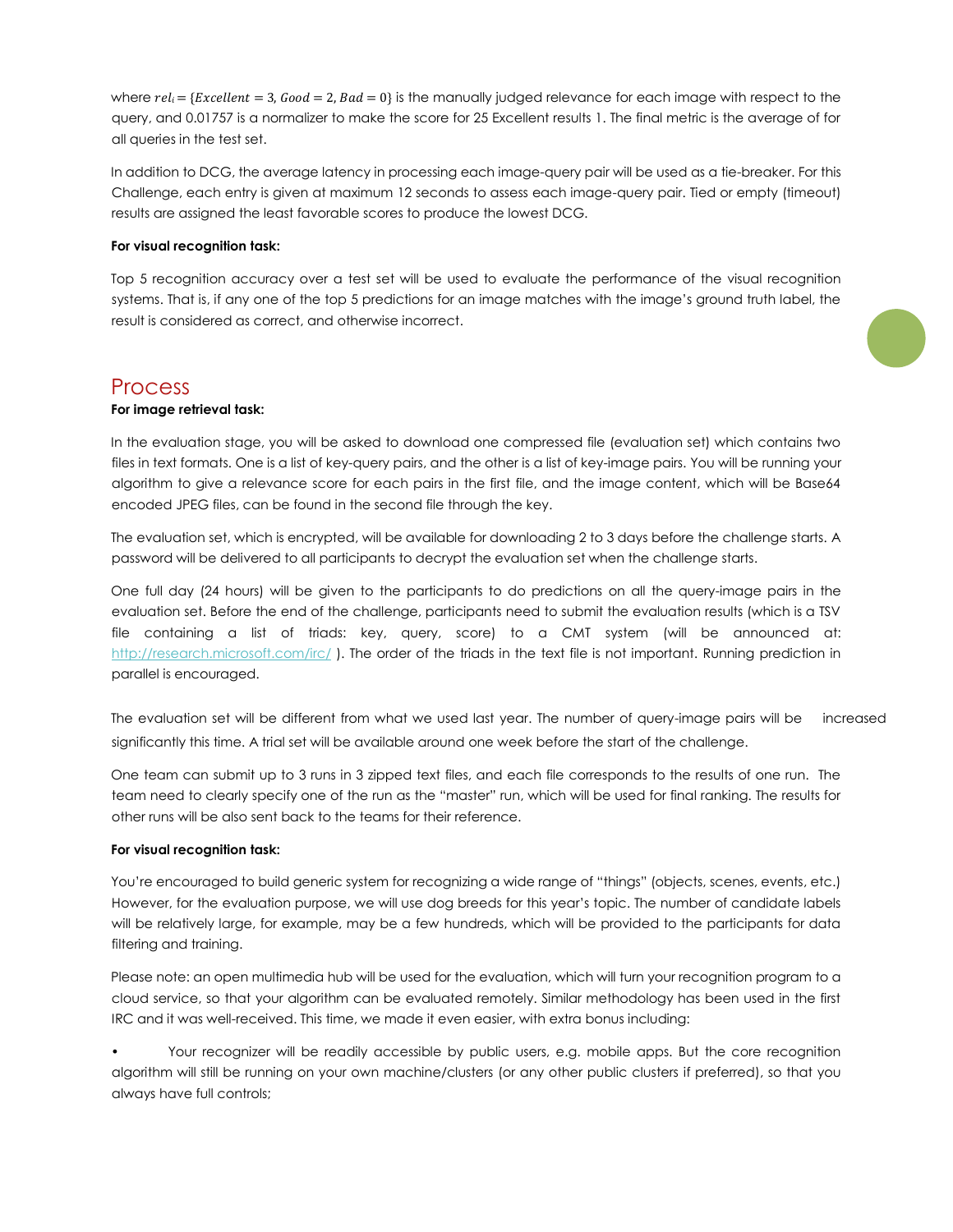• Sample codes for web/phone apps will also be available through open source, so that your recognition algorithms can be used across devices (PC/Tablet/Phone) and platforms( WindowsPhone, Android, iOS). I.e., you will have a mobile app to demonstrate your dog breed recognizer, but you won't need to writing mobile app codes or just need to make simple modifications.

Sample codes will be provided to help participant to convert your existing recognition algorithms to a cloud service, which can be accessed from anywhere in the world, with load balance and geo-redundancy;

This year, the recognizer is required to be running on Windows .Net platform. We will extend the platform to Linux and others next year.

## Participation

The Challenge is a team-based contest. Each team can have one or more members, and an individual can be a member of multiple teams. No two teams, however, can have more than 1/2 shared members. The team membership must be finalized and submitted to the organizer prior to the Final Challenge starting date.

At the end of the Final Challenge, all entries will be ranked based on the metrics described above. The top three teams will receive award certificates. At the same time, all accepted submissions are qualified for the conference's grand challenge award competition.

## Paper Submission

Please follow the guideline of ACM Multimedia 2015 Grand Challenge for the corresponding paper submission.

## Detailed Timeline

- Now: Dataset available for download (Clickture-Lite, Clickture-FilteredDog) and hard-disk delivery (Clickture-Full).
- June 18, 2015: Trail set available for download and test.
- June 24, 2015: Final evaluation set available for download (encrypted)
- June 26, 2015: Evaluation starts (password for decrypt the evaluation set delivers at 0:00am PDT)
- June 27, 2015: Evaluation ends (0:00am PDT)
- June 28, 2015: Evaluation results announce.
- Paper submission deadline: please follow the instructions on the main conference website.

## More information

- Information about **MSR-Bing IRC @ ACM MM [2014](http://research.microsoft.com/en-US/projects/irc/acmmm2014.aspx)** (containing important message about evaluation data).
- [Dataset Download](http://web-ngram.research.microsoft.com/GrandChallenge/Datasets.aspx)
- [MSR-Bing IRC 2013](http://web-ngram.research.microsoft.com/GrandChallenge/Default.aspx)
- [MSR-Bing IRC 2013 Workshop](http://research.microsoft.com/en-us/events/irc2013/)
- Research paper about the dataset[: "Clickage: Towards Bridging Semantic and Intent Gaps via Mining](http://dl.acm.org/citation.cfm?id=2502283) Click Logs [of Search Engines"](http://dl.acm.org/citation.cfm?id=2502283)
- Looki[ng into "MSR](http://web-ngram.research.microsoft.com/GrandChallenge/Docs/FromXSHua.pdf)-[Bing Challenge on Image Retrieval"](http://web-ngram.research.microsoft.com/GrandChallenge/Docs/FromXSHua.pdf) **4**
- [Can I Use Additional Data?](http://web-ngram.research.microsoft.com/GrandChallenge/Docs/AddData.pdf)

Please note this time we don't separate the Challenge to two tracks as we did in MSR-Bing IRC 2013. Instead, we only have one track this time. The evaluation will be based on both the final challenge results and the paper submissions. And please also note that though we use the same training data as MSR-Bing IRC 2013 (if you use Clickture-Lite only), the test data in final challenge will be different.